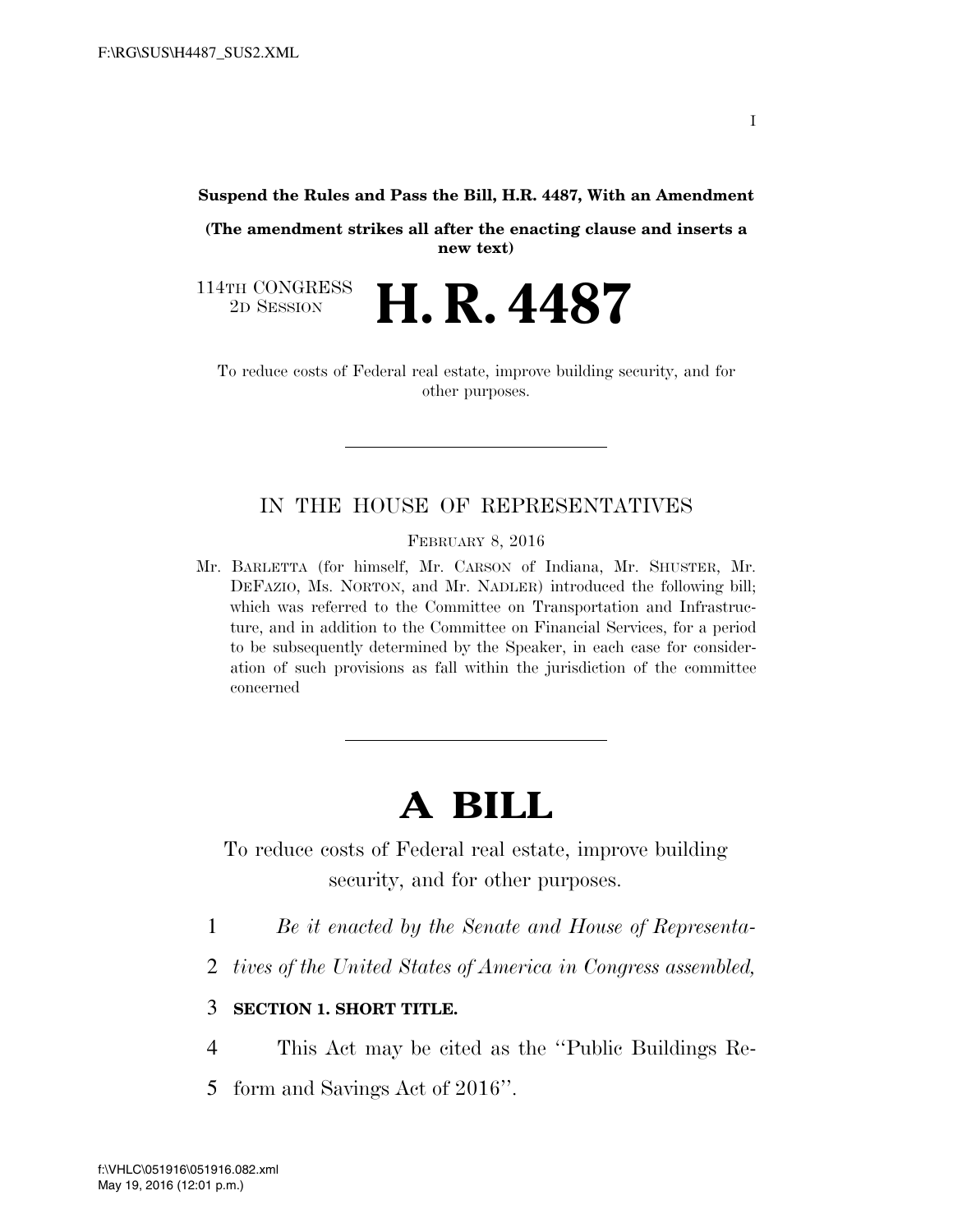# **SEC. 2. STREAMLINED LEASING PILOT PROGRAM.**

 (a) EXECUTION OF LEASES.—The Administrator of General Services shall establish and conduct a pilot pro- gram to execute lease agreements pursuant to authority provided under section 585 of title 40, United States Code, using alternative procedures.

 (b) ADOPTION.—The Administrator shall prescribe alternative procedures to enter into lease agreements in accordance with section 585 of title 40, United States Code, pursuant to the provisions of this section.

 (c) GOALS OF PROCEDURES.—The goals of the alter-native procedures are—

 (1) reducing the costs to the Federal Govern-ment of leased space, including—

 (A) executing long-term leases with firm 16 terms of 10 years or more and reducing costly holdover and short-term lease extensions, in-cluding short firm term leases;

 (B) improving office space utilization rates of Federal tenants; and

 (C) streamlining and simplifying the leas- ing process to take advantage of real estate markets; and

 (2) significantly reducing or eliminating the backlog of expiring leases over the next 5 years.

26 (d) LEASEHOLD INTERESTS IN REAL PROPERTY.—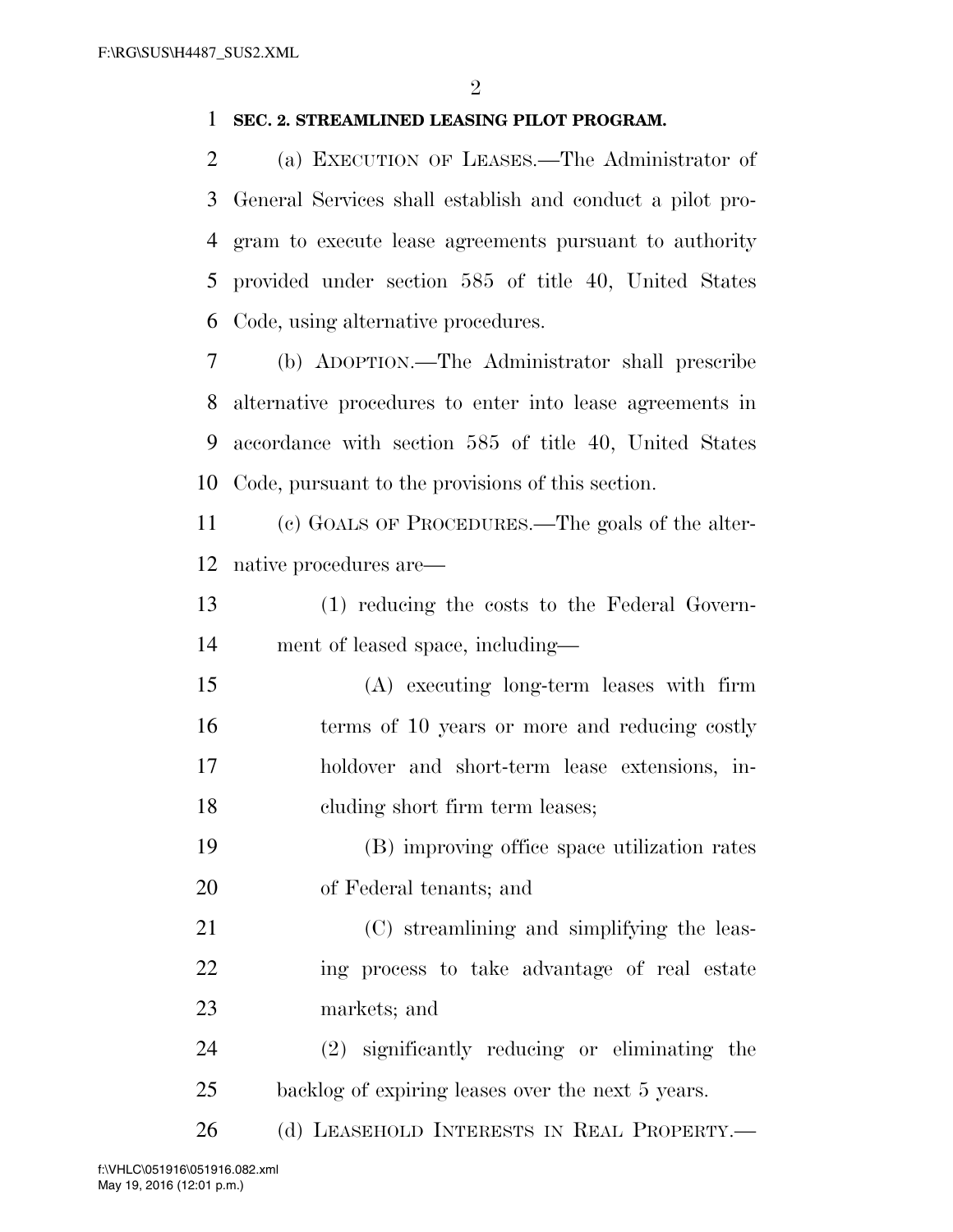(1) SIMPLIFIED PROCEDURES.—Notwith- standing section 3305(b) of title 41, United States Code, but otherwise in accordance with such section, the Administrator shall provide special simplified procedures for acquisitions of leasehold interests in real property at rental rates that do not exceed the simplified lease acquisition threshold, as defined in paragraph (2). The rental rate under a multiyear lease does not exceed the simplified lease acquisition threshold if the average annual amount of the rent payable for the period of the lease does not exceed the simplified lease acquisition threshold.

 (2) ACQUISITION THRESHOLD.—For purposes of this section, the simplified lease acquisition threshold is \$500,000.

 (e) CONSOLIDATED LEASE PROSPECTUSES.—The Administrator may, when acquiring leasehold interests subject to section 3307 of title 40, United States Code, transmit, pursuant to subsection (b) of such section, to the committees designated in such section for approval a prospectus to acquire leased space, and waive the require- ments pursuant to paragraphs (3) and (6) of section 3307(b), subject to the following requirements:

 (1) COST PER SQUARE FOOTAGE.—The cost per square footage does not exceed the maximum pro-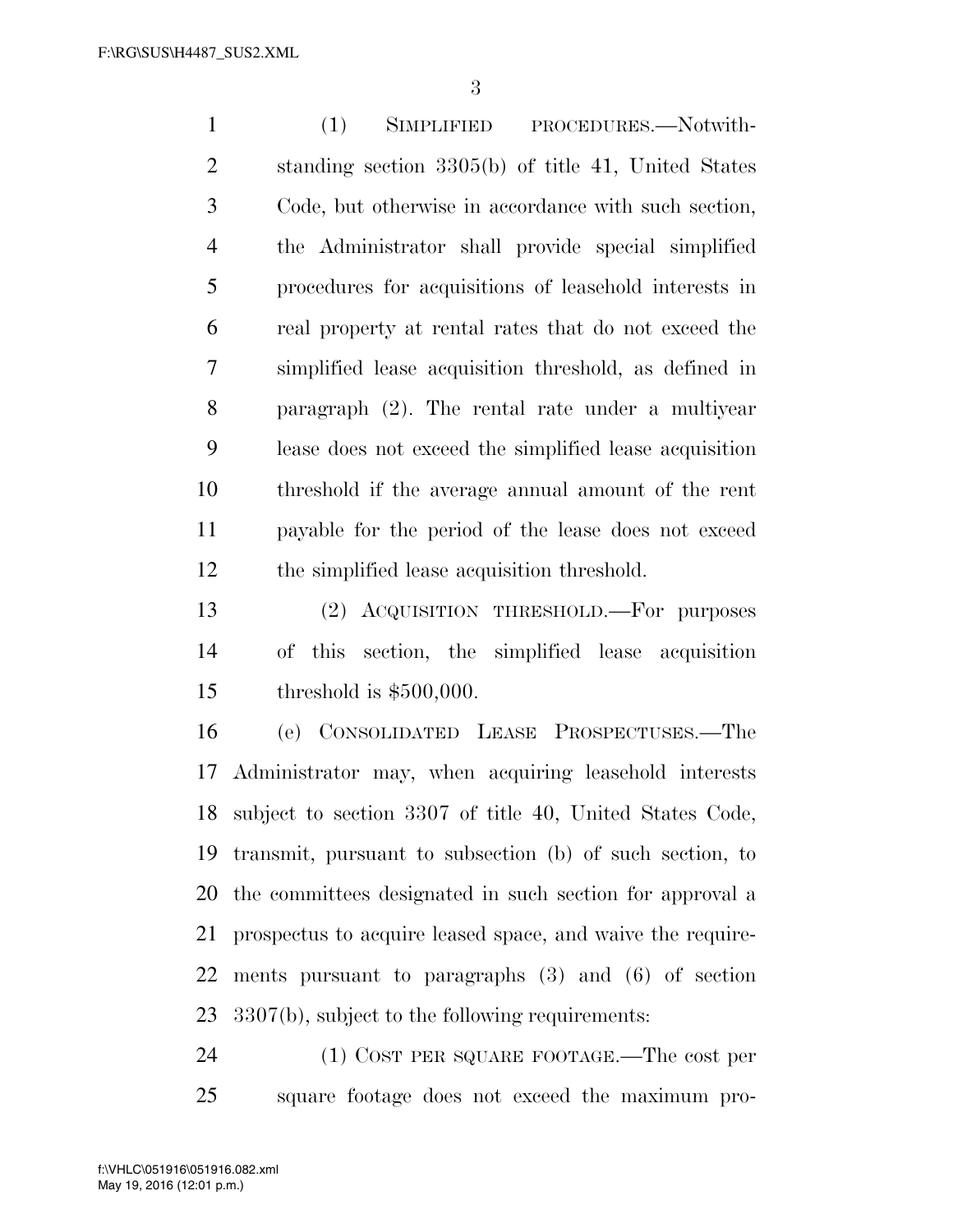|                | $\overline{4}$                                              |
|----------------|-------------------------------------------------------------|
| $\mathbf{1}$   | posed rental rate designated for the respective geo-        |
| $\overline{2}$ | graphical area.                                             |
| 3              | (2) SPACE UTILIZATION.—The Administrator                    |
| $\overline{4}$ | ensures the overall space utilization rate is 170 usa-      |
| 5              | ble square feet per person or better based on actual        |
| 6              | agency staffing levels when occupied.                       |
| 7              | (3) LEASE TERM.—The lease term, including                   |
| 8              | the firm term, is not less than 10 years.                   |
| 9              | (4) GEOGRAPHIC LOCATION.—The geographical                   |
| 10             | location is identified as having a large amount of          |
| 11             | square footage of Federal office space and lease            |
| 12             | turnover and will likely result in providing for the        |
| 13             | ability, on a timely basis, of the agency to consoli-       |
| 14             | date space effectively or meet any requirements for         |
| 15             | temporary or interim space required for planned             |
| 16             | consolidations.                                             |
| 17             | (f) CONSOLIDATIONS GENERALLY.-The Adminis-                  |
|                | 18 trator may consolidate more than 1 project into a single |

 trator may consolidate more than 1 project into a single prospectus submitted pursuant to section 3307(b), title 40, United States Code, if such consolidation will facilitate efficiencies and reductions in overall space and improved utilization rates.

(g) WAIVER AUTHORITY.—The Administrator may—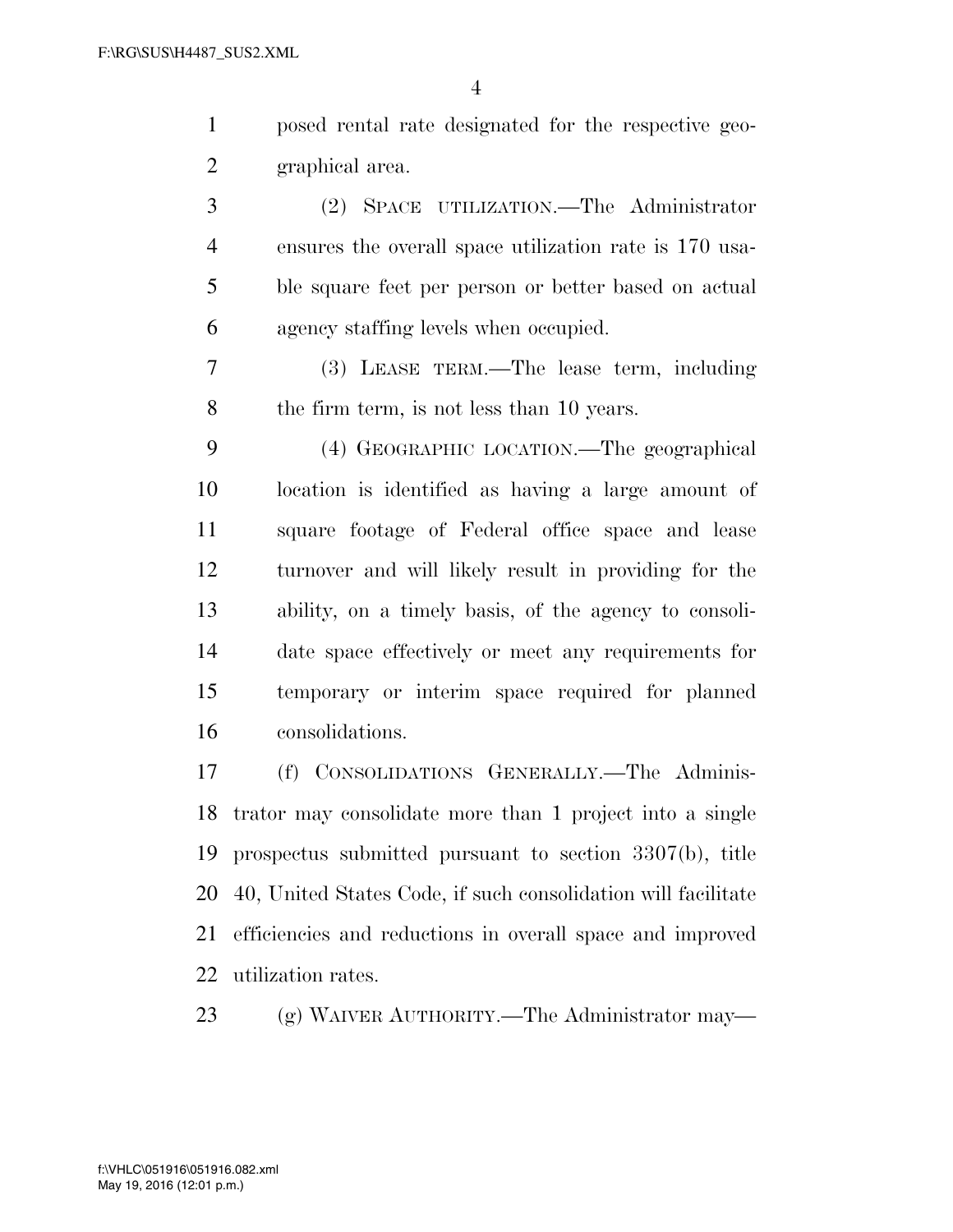| $\mathbf{1}$   | (1) waive notice and comment rulemaking, if          |
|----------------|------------------------------------------------------|
| $\overline{c}$ | the Administrator determines the waiver is necessary |
| 3              | to implement this section expeditiously; and         |
| $\overline{4}$ | (2) carry out the alternative procedures under       |
| 5              | this section as a pilot program.                     |
| 6              | (h) REPORTS.-                                        |
| 7              | (1) ANNUAL REPORTS.—During the period in             |
| 8              | which the pilot program is conducted under this sec- |
| 9              | tion, the Administrator shall submit, annually, to   |
| 10             | the Committee on Transportation and Infrastructure   |
| 11             | of the House of Representatives and the Committee    |
| 12             | on Environment and Public Works of the Senate a      |
| 13             | progress report that provides updates on the number  |
| 14             | and square footage of leases expiring in the 5-year  |
| 15             | period beginning on the date of enactment of this    |
| 16             | Act, by agency and region, and which shall include   |
| 17             | for the expiring leases—                             |
| 18             | (A) an average of the lease terms, includ-           |
| 19             | ing firm terms, for leases executed; and             |
| 20             | (B) the percentage of leases managed in-             |
| 21             | house or through the use of commercial real es-      |
| 22             | tate leasing services.                               |
| 23             | (2) FINAL REPORT.—Not later than 180 days            |
| 24             | after termination of the pilot program, the Adminis- |
| 25             | trator shall submit a final report to the Committee  |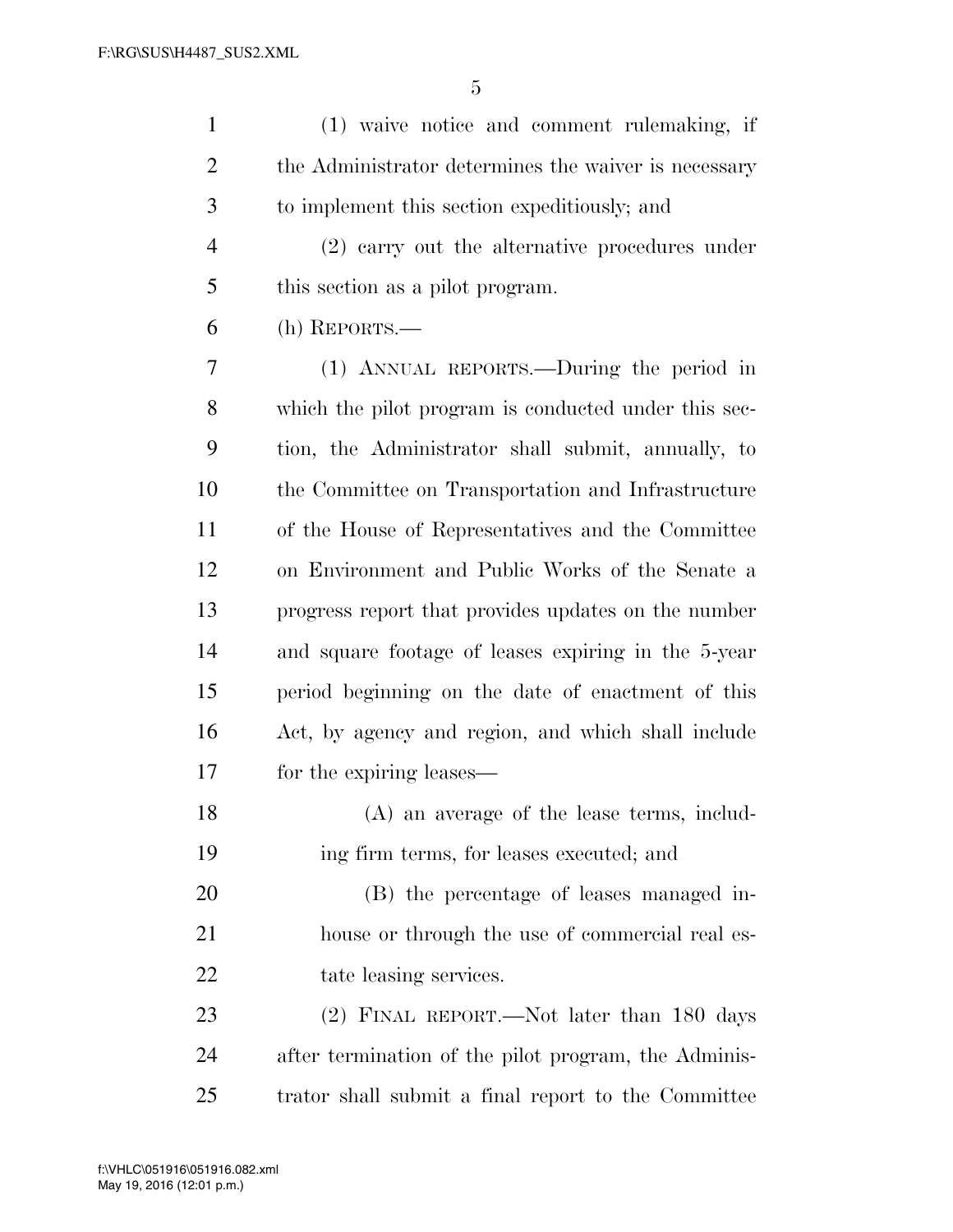| $\mathbf{1}$   | on Transportation and Infrastructure of the House           |
|----------------|-------------------------------------------------------------|
| $\overline{2}$ | of Representatives and the Committee on Environ-            |
| 3              | ment and Public Works of the Senate. The final re-          |
| $\overline{4}$ | port shall include—                                         |
| 5              | (A) a review and evaluation of the lease                    |
| 6              | agreements executed under the alternative pro-              |
| 7              | endures established pursuant to this section in             |
| 8              | comparison to those agreements not executed                 |
| 9              | pursuant to the alternative procedures;                     |
| 10             | (B) recommendations on any permanent                        |
| 11             | changes to the General Services Administra-                 |
| 12             | tion's leasing authority; and                               |
| 13             | (C) a progress evaluation in meeting the                    |
| 14             | goals described in subsection (c).                          |
| 15             | (i) TERMINATION.—The authorities under this sec-            |
| 16             | tion shall terminate on December 31, 2021.                  |
| 17             | SEC. 3. EXCHANGE AUTHORITY.                                 |
| 18             | (a) LIMITATION ON EXCHANGE AUTHORITY.-Sec-                  |
| 19             | tion $3307(a)$ of title 40, United States Code, is amended— |
| <b>20</b>      | $(1)$ in paragraph $(1)$ , by inserting "(including         |
| 21             | by exchange)" after "acquire"; and                          |
| 22             | $(2)$ by adding at the end the following:                   |
| 23             | $\lq(4)$ An appropriation for any costs and ex-             |
| 24             | penses associated with administering an acquisition         |
| 25             | by exchange involving real property or in-kind con-         |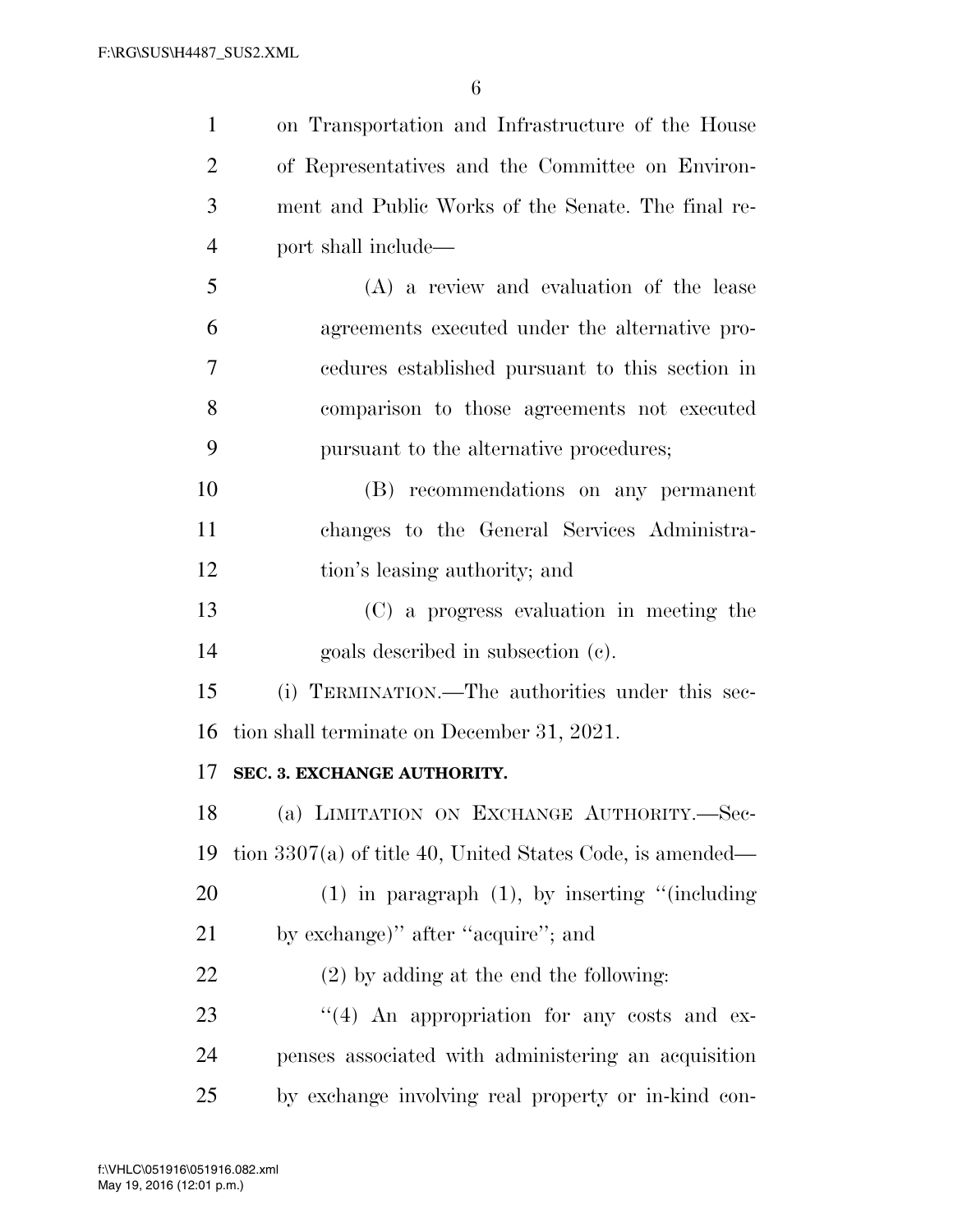sideration, including services, with a fair market value of \$2,850,000 or more.''.

 (b) EFFECTIVE DATE.—The amendments made by this section shall not apply to projects in which a procure-ment has already begun.

# **SEC. 4. FEDERAL PROTECTIVE SERVICE.**

 (a) Section 1315 of title 40, United States Code, is amended by adding at the end the following new sub-section:

10 "(h) CONTRACT SECURITY PERSONNEL.—

 ''(1) AUTHORITIES FOR CONTRACT SECURITY PERSONNEL.—

13 "(A) CARRYING OF FIREARMS.—The Sec- retary may authorize contract security per- sonnel engaged in the protection of buildings and grounds that are owned, occupied, or se- cured by the General Services Administration Public Buildings Service to carry firearms to carry out their official duties.

20 "(B) DETENTION WITHOUT A WARRANT. A person authorized to carry a firearm under 22 this subsection may, while in the performance of, and in connection with, official duties, de- tain an individual without a warrant for any of-fense against the United States committed in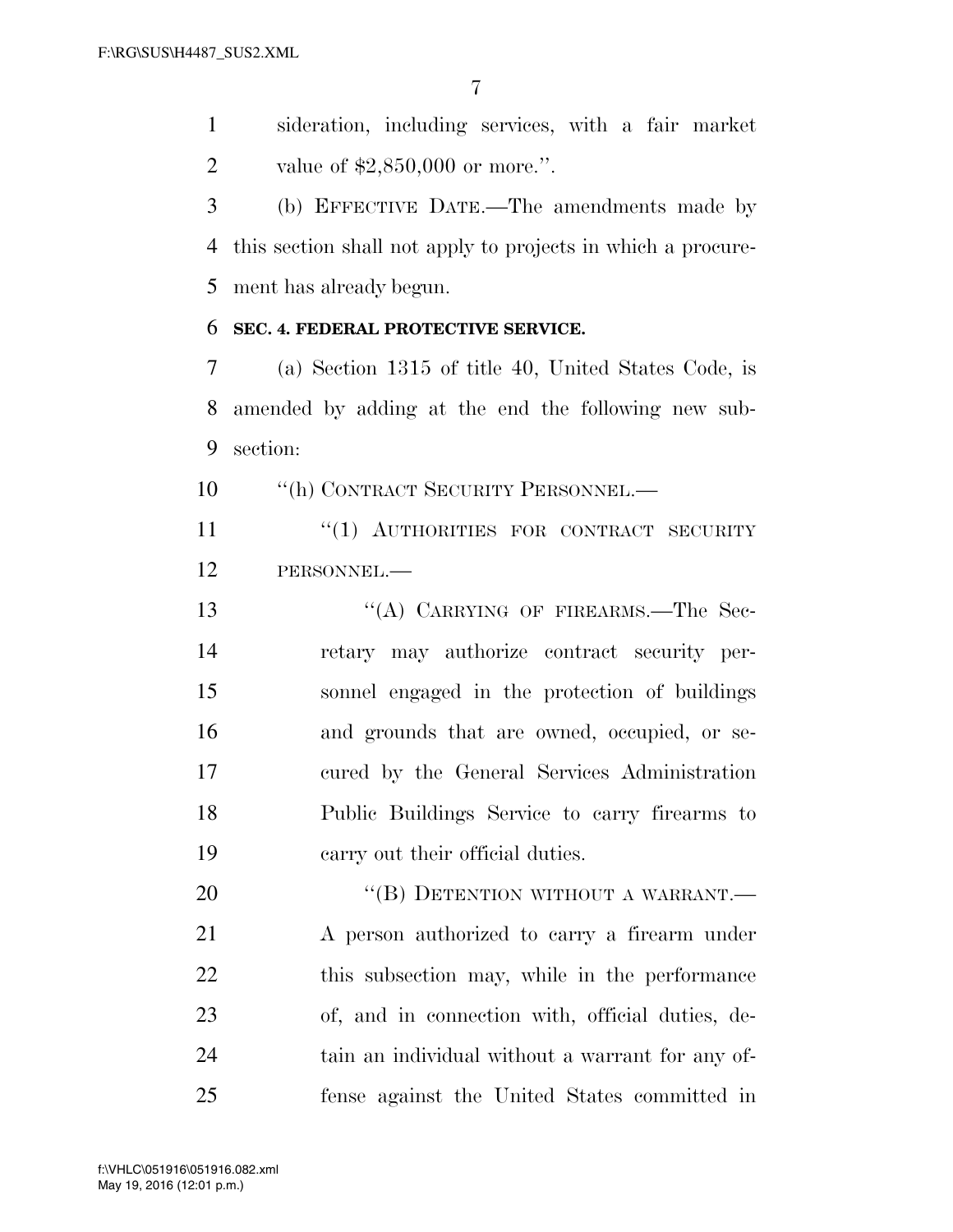| $\mathbf{1}$   | that person's presence or for any felony cog-    |
|----------------|--------------------------------------------------|
| $\overline{2}$ | nizable under the laws of the United States if   |
| 3              | that person has reasonable grounds to believe    |
| $\overline{4}$ | that the individual to be detained has com-      |
| 5              | mitted or is committing such felony. The deten-  |
| 6              | tion authority conferred by this paragraph is in |
| 7              | addition to any detention authority provided     |
| 8              | under other laws.                                |
| 9              | "(2) LIMITATIONS.—The following limitations      |
| 10             | apply:                                           |
| 11             | "(A) DETENTION.—Contract security per-           |
| 12             | sonnel authorized to carry firearms under this   |
| 13             | section may detain an individual only if the in- |
| 14             | dividual to be detained is within, or in direct  |
| 15             | flight from, the area of such offense.           |
| 16             | "(B) ENFORCEMENT OF CERTAIN LAWS.-               |
| 17             | A person granted authority to detain under this  |
| 18             | section may exercise such authority only to en-  |
| 19             | force laws regarding any building and grounds    |
| 20             | and all property located in or on that building  |
| 21             | and grounds that are owned, occupied, or se-     |
| 22             | cured by the General Services Administration     |
| 23             | Public Buildings Service.                        |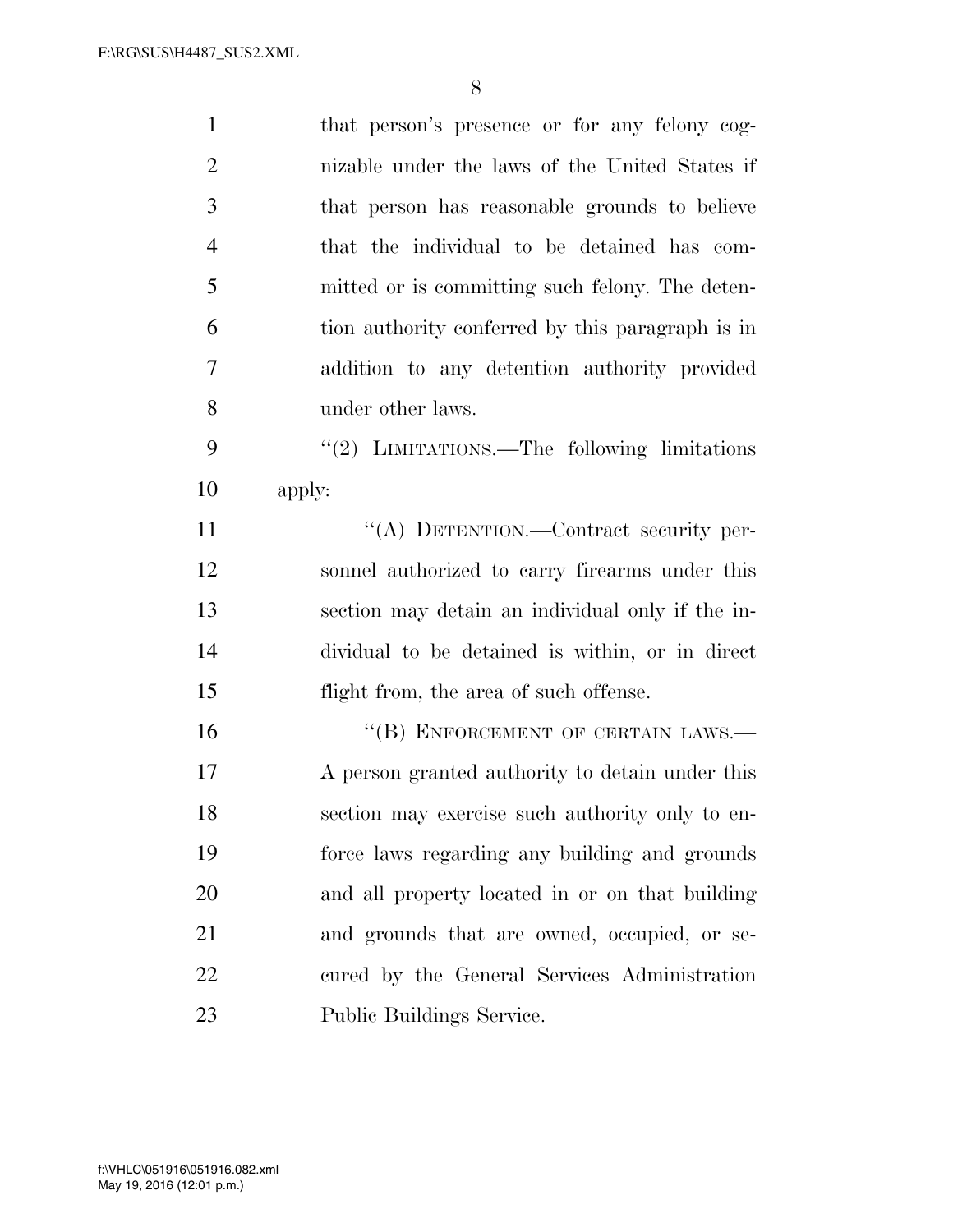| $\mathbf{1}$   | "(3) GUIDANCE.—The Secretary, with the ap-              |
|----------------|---------------------------------------------------------|
| $\overline{2}$ | proval of the Attorney General, shall issue guidelines  |
| 3              | to implement this section.".                            |
| $\overline{4}$ | (b) Section $1315(b)$ of title 40, United States Code,  |
| 5              | is amended—                                             |
| 6              | (1) by inserting "and" at the end of subpara-           |
| 7              | graph (D);                                              |
| 8              | $(2)$ by striking "; and" at the end of subpara-        |
| 9              | $graph(E)$ and inserting a period; and                  |
| 10             | $(3)$ by striking subparagraph $(F)$ .                  |
| 11             | (c) Section $1315(b)$ of title 40, United States Code,  |
| 12             | is amended by adding at the end the following new para- |
| 13             | graphs:                                                 |
| 14             | <b>MINIMUM</b><br>(3)<br>TRAINING STANDARDS.—The        |
| 15             | Secretary, in consultation with the Director of the     |
| 16             | Federal Protective Service and in accordance with       |
| 17             | guidelines issued by the Attorney General, shall es-    |
| 18             | tablish minimum and uniform training standards for      |
| 19             | any employee designated as an officer or agent to       |
| 20             | carry out and exercise authority pursuant to this       |
| 21             | section. Such minimum standards shall include on-       |
| 22             | going training certified by the Director of the Fed-    |
| 23             | eral Protective Service.                                |
| 24             | (4)<br>NOTIFICATION OF DESIGNATIONS<br><b>AND</b>       |
|                |                                                         |

DELEGATIONS.—The Secretary shall submit written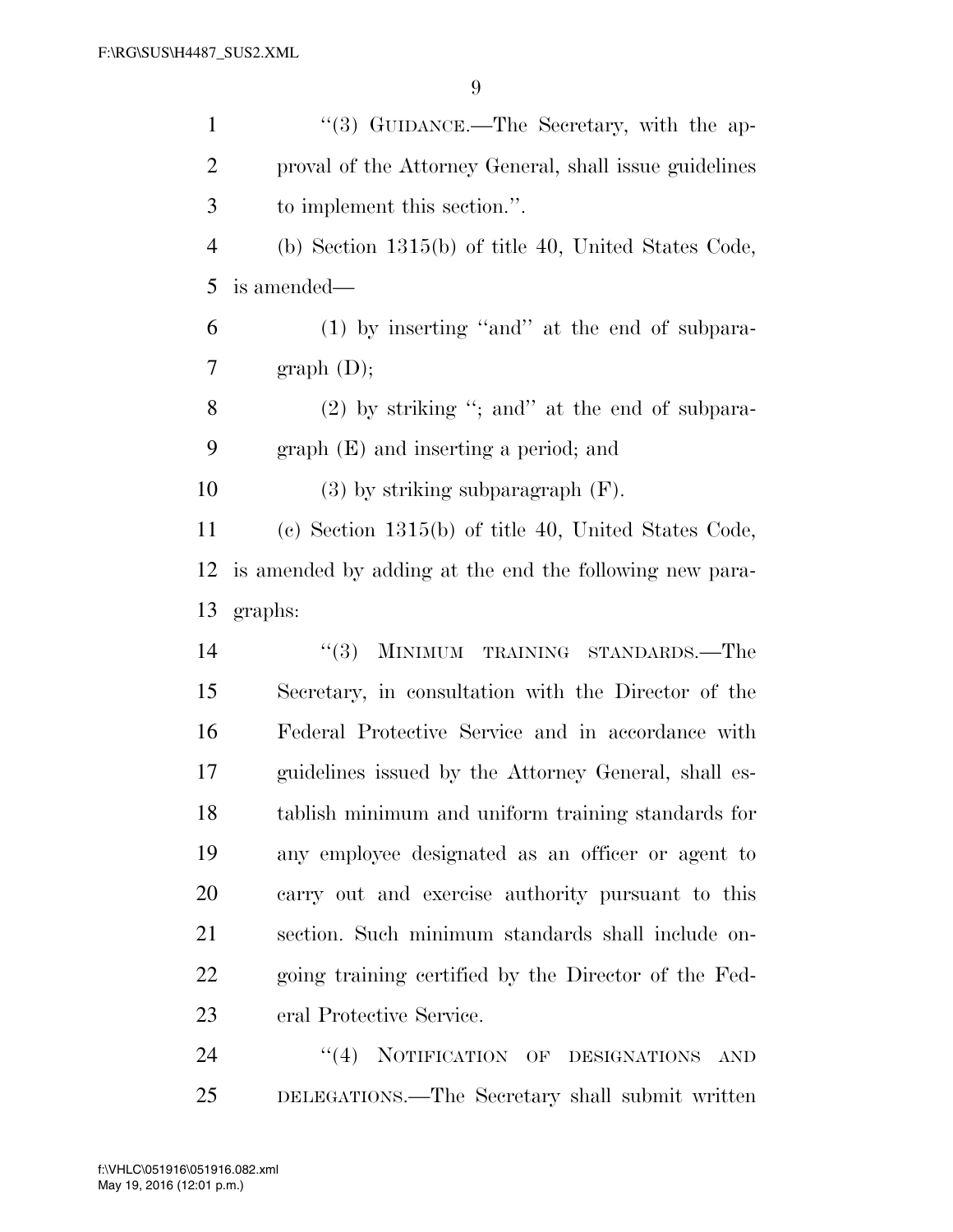notification of any approved designations or delega- tions of any authority provided under this section, including the purposes and scope of such designa- tions or delegations, not within the Federal Protec- tive Service, to the Committee on Transportation and Infrastructure of the House of Representatives and the Committee on Environment and Public Works of the Senate, including the purpose for such designations or delegations, oversight protocols es- tablished to ensure compliance with any require- ments, including compliance with training require- ments, and other specifics regarding such designa-tions and delegations.''.

# **SEC. 5. EVALUATION OF FEDERAL PROTECTIVE SERVICE PERSONNEL NEEDS.**

 (a) PERSONNEL AND FUNDING NEEDS OF FEDERAL PROTECTIVE SERVICE.—

18 (1) IN GENERAL.—Not later than 180 days after the date of enactment of this Act and after re- view by a qualified consultant pursuant to paragraph (2), the Secretary shall submit a report to the ap- propriate congressional committees on the personnel needs of the Federal Protective Service that includes recommendations on the numbers of Federal Protec-tive Service law enforcement officers and the work-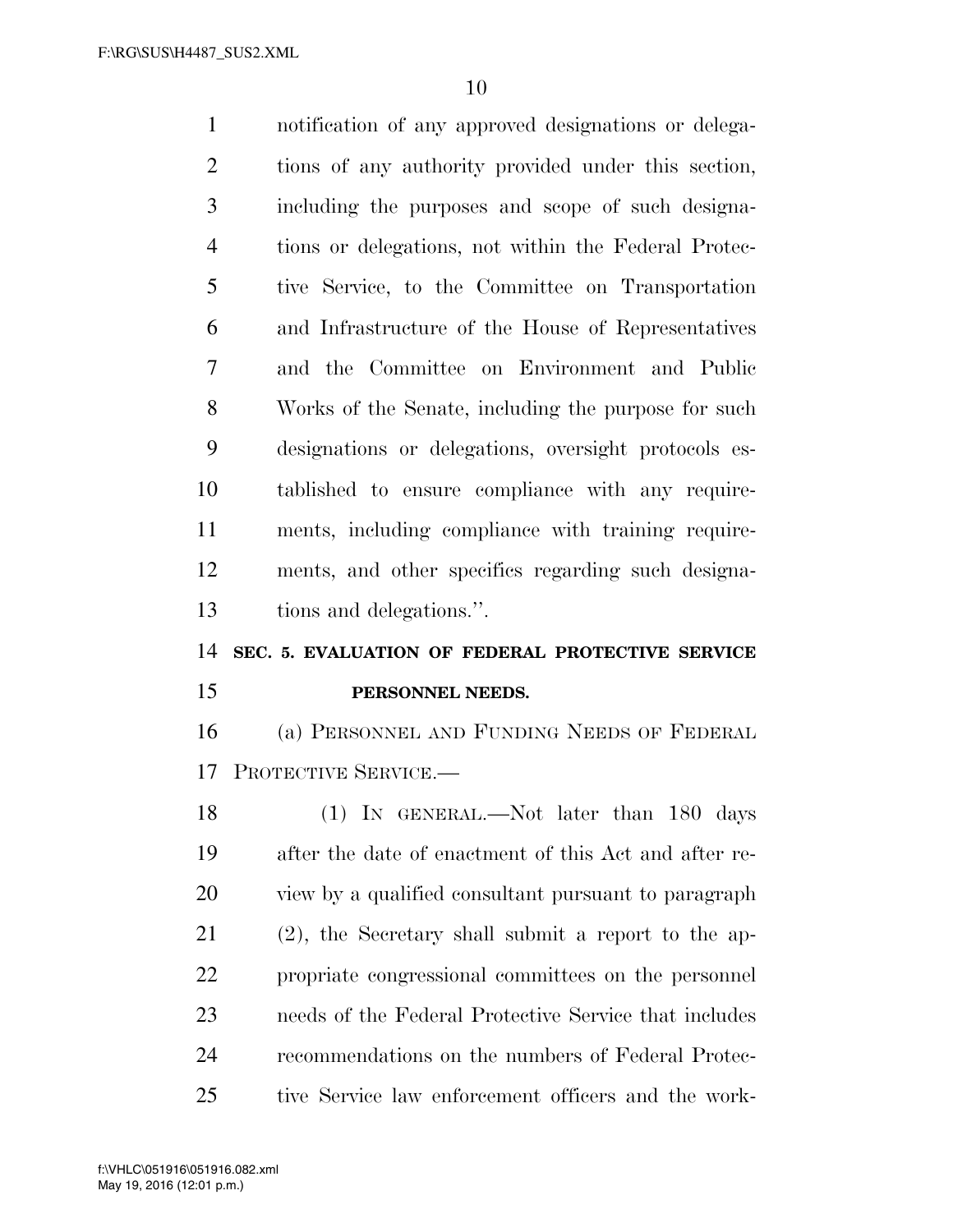force composition of the Federal Protective Service

 needed to carry out the mission of such Service dur- ing the 10-fiscal-year period beginning after the date of enactment of this Act. (2) REVIEW AND COMMENT.—The Secretary shall provide the report prepared under this section to a qualified consultant for review and comment be- fore submitting the report to the appropriate con- gressional committees. The Secretary shall provide the comments of the qualified consultant to the ap- propriate congressional committee with the report. (3) CONTENTS.—The report under this section shall include an evaluation of— (A) the option of posting a full-time equiv- alent Federal Protective Service law enforce- ment officer at each level 3 or 4 Federal facil- ity, as determined by the Interagency Security Committee, that on the date of enactment of this Act has a protective security officer sta-20 tioned at the facility; (B) the potential increase in security of 22 any option evaluated under subparagraph (A); (C) the immediate and projected costs of

 any option evaluated under such subparagraph; and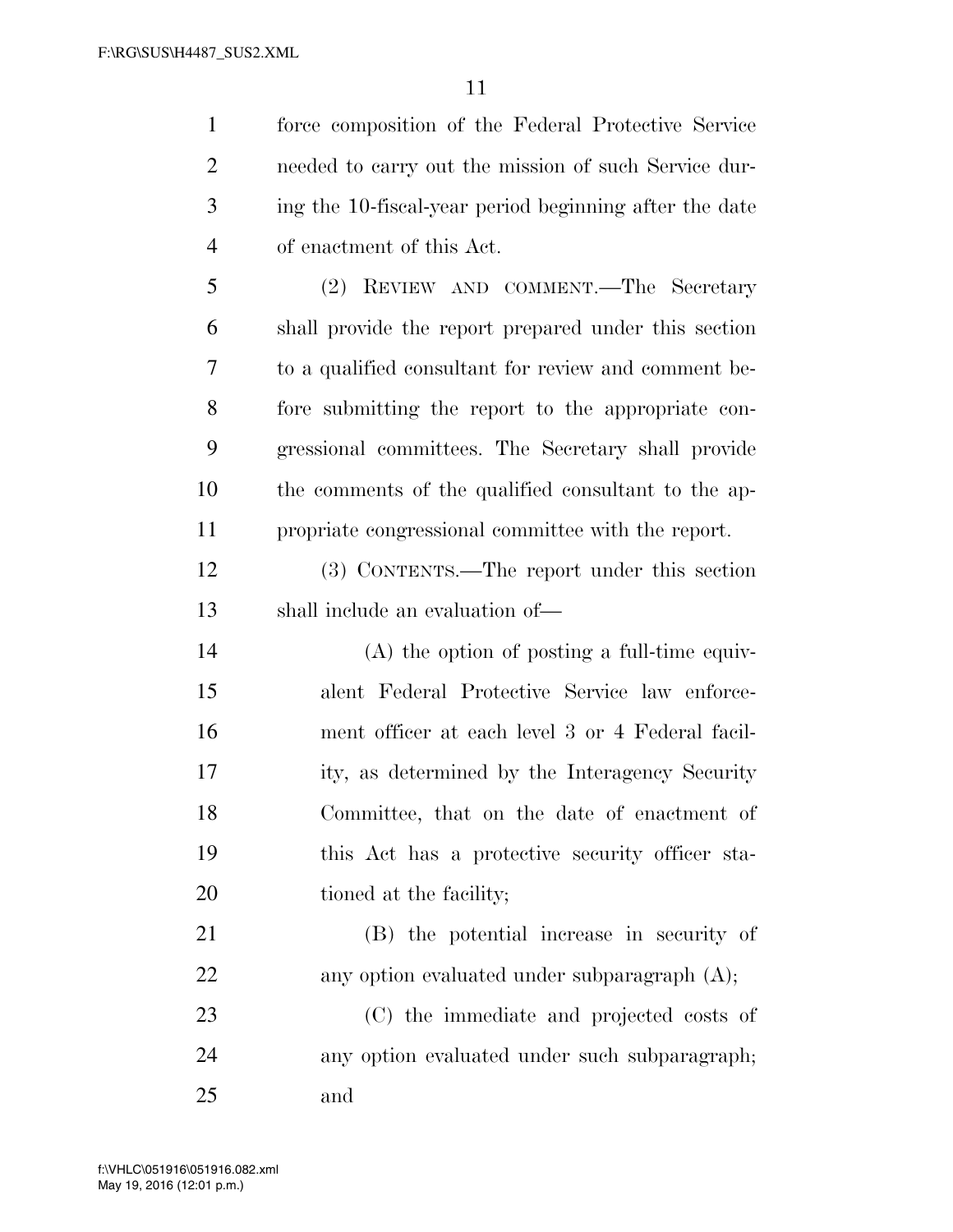| $\mathbf{1}$   | (D) the immediate and projected costs of                     |
|----------------|--------------------------------------------------------------|
| $\overline{2}$ | maintaining the current level of protective secu-            |
| 3              | rity officers and full-time Federal Protective               |
| $\overline{4}$ | Service law enforcement officers.                            |
| 5              | (b) REPORT ON FUNDING.—Not later than 180 days               |
| 6              | after the date of enactment of this Act, the Secretary shall |
| 7              | submit to the appropriate congressional committees a re-     |
| 8              | port on the best method of funding for the Federal Protec-   |
| 9              | tive Service, which shall include recommendations regard-    |
| 10             | ing whether the Federal Protective Service should—           |
| 11             | (1) continue to be funded by a collection of fees            |
| 12             | and security charges;                                        |
| 13             | $(2)$ be funded by appropriations; or                        |
| 14             | (3) be funded by a combination of fees, security             |
| 15             | charges, and appropriations.                                 |
| 16             | SEC. 6. ZERO-BASED SPACE JUSTIFICATION.                      |
| 17             | Section 3307(b) of title 40, United States Code, is          |
| 18             | amended—                                                     |
| 19             | $(1)$ in paragraph $(5)$ , by inserting before the           |
| 20             | semicolon the following: "including a cost compari-          |
| 21             | son between leasing space or constructing space";            |
| 22             | $(2)$ in paragraph $(6)$ by striking "and" at the            |
| 23             | end;                                                         |
| 24             | $(3)$ in paragraph $(7)$ by striking the period and          |
| 25             | inserting "; and"; and                                       |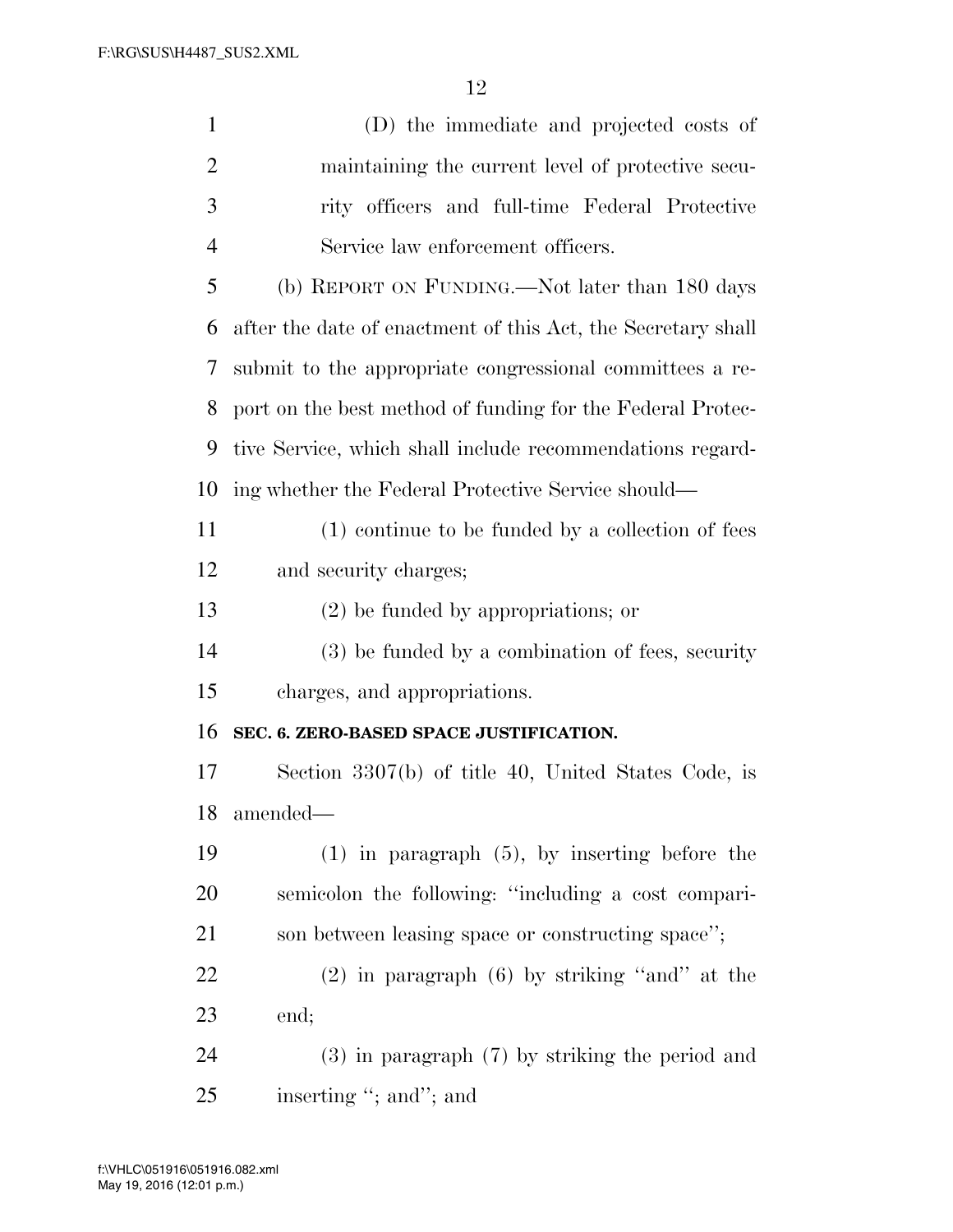(4) by adding at the end the following:

 ''(8) with respect to any prospectus, including for replacement space, lease renewal, or lease exten- sion, the Administrator shall include a justification for such space, including an explanation of why such space could not be consolidated or colocated into other owned or leased space.''.

### **SEC. 7. ELIMINATING PROJECT ESCALATIONS.**

 Section 3307(c) of title 40, United States Code, is amended by adding at the end the following: ''The Admin- istrator shall notify, in writing, the Committee on Trans- portation and Infrastructure of the House of Representa- tives and the Committee on Environment and Public Works of the Senate of any increase of more than 5 per- cent of an estimated maximum cost or of any increase or decrease in the scope or size of a project of 5 or more percent. Such notification shall include an explanation re- garding any such increase or decrease. The scope or size of a project shall not increase or decrease by more than 10 percent unless an amended prospectus is submitted and approved pursuant to this section.''.

# **SEC. 8. LIMITATION ON AUTHORIZATIONS.**

 Section 3307 of title 40, United States Code, is amended by adding at the end the following: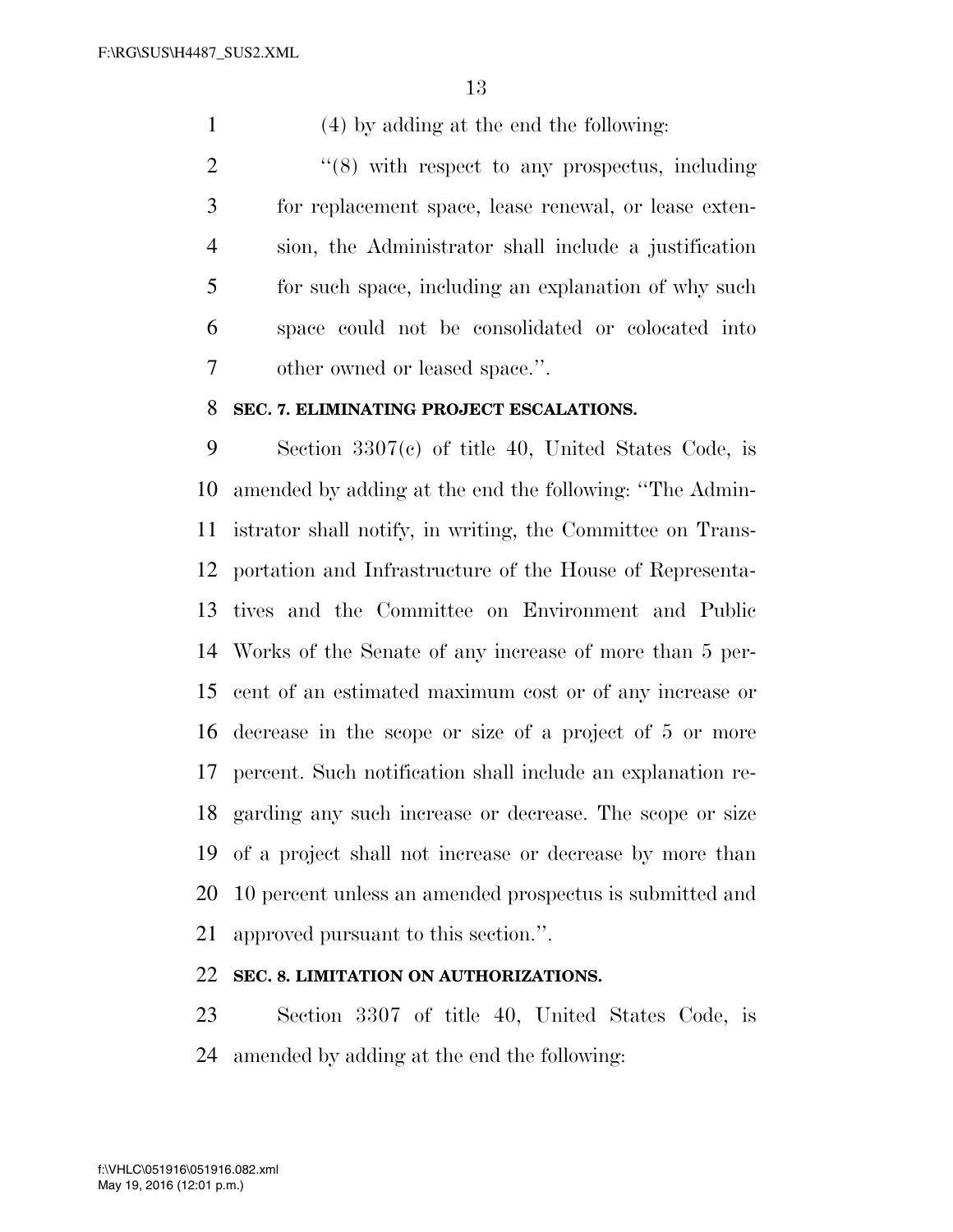1 "(i) EXPIRATION OF COMMITTEE RESOLUTIONS.— Unless a lease is executed or a construction, alteration, repair, design, or acquisition project is initiated not later than 5 years after the resolution approvals adopted by the Committee on Transportation and Infrastructure of the House of Representatives or the Committee on Environ- ment and Public Works of the Senate pursuant to sub- section (a), such resolutions shall be deemed expired. This subsection shall only apply to resolutions approved after the date of enactment of this subsection.''.

# **SEC. 9. DEPARTMENT OF ENERGY HEADQUARTERS RE-PLACEMENT.**

13 (a) SALE OF CERTAIN PROPERTY.

 (1) IN GENERAL.—Not later than 2 years after the date of enactment of this Act, the Administrator of General Services is directed to sell, exchange, or some combination thereof, a portion of the Forrestal Complex necessary to generate the funds necessary to construct a new Department of Energy head- quarters on Government-owned land in a manner consistent with the SW Ecodistrict Plan if the Ad- ministrator determines that the new Department of Energy headquarters can be constructed with no net costs to the Government.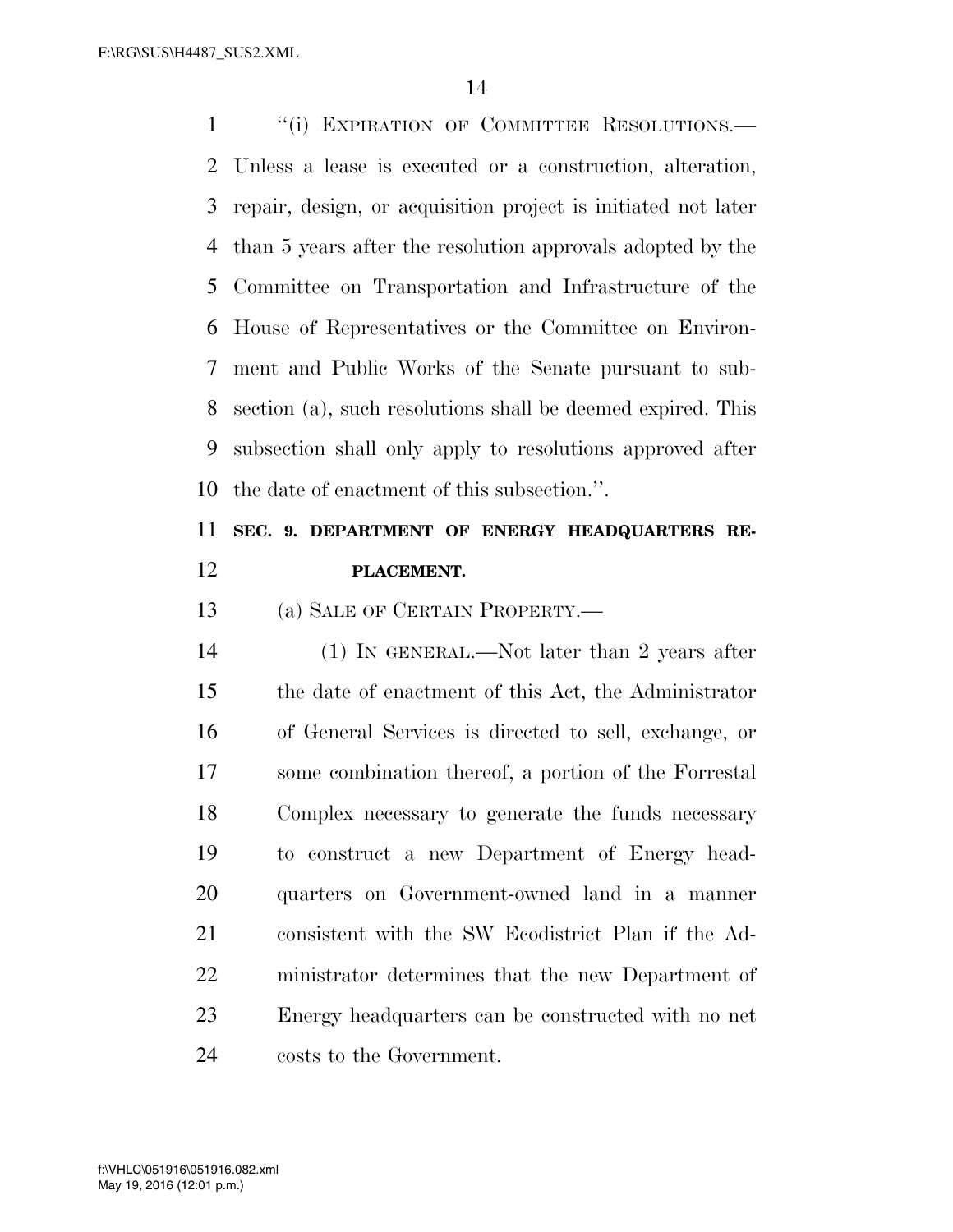| $\mathbf{1}$   | (2) DEFINITIONS.—For purposes of this sec-  |
|----------------|---------------------------------------------|
| $\overline{2}$ | tion, the following definitions apply:      |
| 3              | (A) DEPARTMENT OF ENERGY FORRESTAL          |
| $\overline{4}$ | COMPLEX.—The term "Forrestal Complex"       |
| 5              | means the land, including the buildings and |
| 6              | other improvements thereon, that—           |
| 7              | (i) subject to survey and as deter-         |
| 8              | mined by the Administrator, is—             |
| 9              | (I) located in the District of Co-          |
| 10             | lumbia;                                     |
| 11             | (II) generally bounded by Inde-             |
| 12             | pendence Avenue, Southwest, 12th            |
| 13             | Street, Southwest, Maryland Avenue,         |
| 14             | Southwest, and 9th Street, Southwest;       |
| 15             | and                                         |
| 16             | (III) generally consisting of               |
| 17             | Squares 351–N, 351, 383, 384, and           |
| 18             | 385 and portions of Squares 325 and         |
| 19             | $352;$ and                                  |
| 20             | (ii) is under the jurisdiction and con-     |
| 21             | trol of the General Services Administra-    |
| 22             | tion.                                       |
| 23             | (B) SW ECODISTRICT PLAN.—The term           |
| 24             | "SW Ecodistrict Plan" means the plan of the |
| 25             | National Capital Planning Commission titled |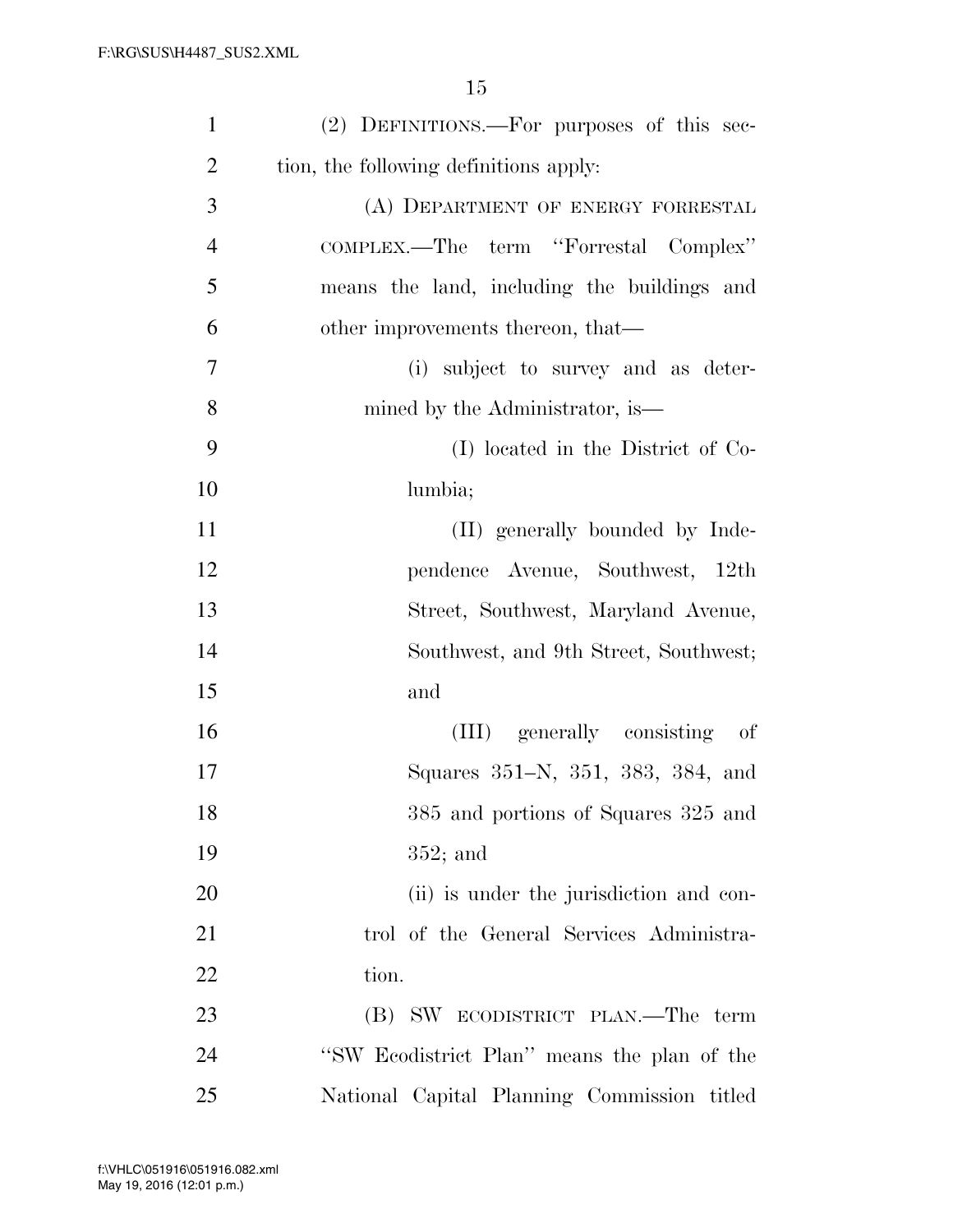''The SW Ecodistrict: A Vision Plan For A More Sustainable Future'' and dated January 2013.

 (b) REPLACEMENT OF HEADQUARTERS.—Not later than 2 years after the disposal of the necessary portions of the Forrestal Complex, the Administrator shall replace the Department of Energy headquarters located on the Forrestal Complex in a Government-owned building on Government-owned land.

 (c) CERTAIN PROHIBITIONS.—The Administrator shall not lease a new Department of Energy headquarters or engage in a leaseback of the current headquarters.

 (d) SALE.—If the Administrator is unable to meet the conditions of subsection (a), the Administrator shall sell any underutilized or vacant property on the Forrestal Complex for cash.

 (e) NET PROCEEDS.—Any net proceeds received, ex- ceeding the expenses of implementing subsection (b) or (d), shall be paid into an account in the Federal Buildings Fund established under section 592 of title 40, United States Code. Upon deposit, the net proceeds from the sale may only be expended subject to a specific future appro-priation.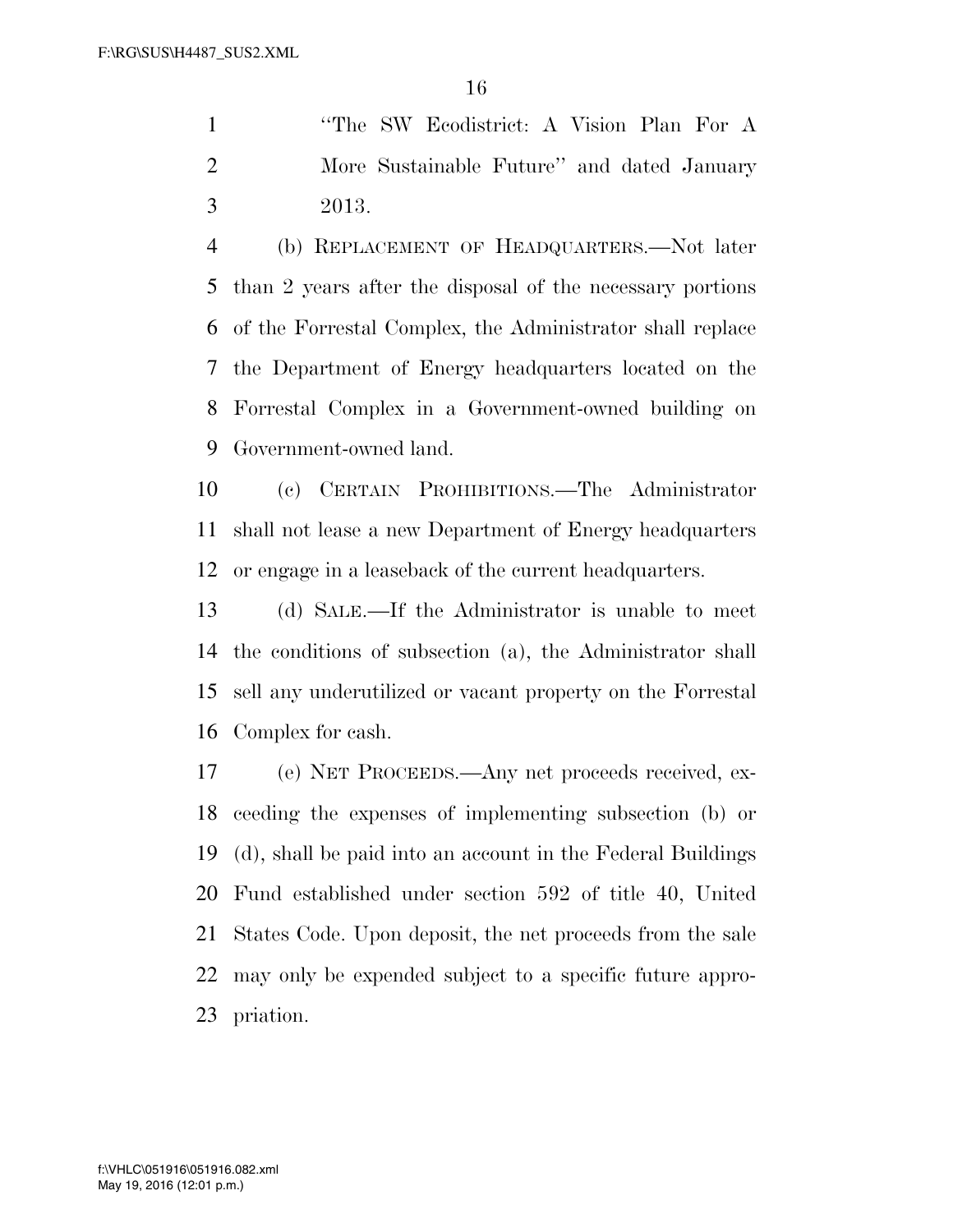### **SEC. 10. LIMITATION ON DISCOUNTED PURCHASE OPTIONS.**

 Section 585 of title 40, United States Code, is amended by adding at the end the following:

 ''(d) Any bargain-price option to purchase at less than fair market value contained in any lease agreement entered into on or after January 1, 2016, pursuant to this section may be exercised only to the extent specifically pro- vided for in subsequent appropriation Acts or other Acts 9 of Congress.".

### **SEC. 11. ENERGY SAVINGS.**

 To the extent practicable and when cost effective, the Administrator of General Services shall consider the direct purchase of energy and other utilities in bulk or otherwise for leased facilities.

### **SEC. 12. SIMPLIFIED REFORMS.**

 (a) IN GENERAL.—For the purpose of section 863 of Public Law 110–417, an individual acquisition for com- mercial leasing services shall not be construed as a pur- chase of property or services if such individual acquisition is made on a no cost basis and pursuant to a multiple award contract awarded in accordance with requirements for full and open competition.

 (b) AUDIT.—The Comptroller General of the United States shall—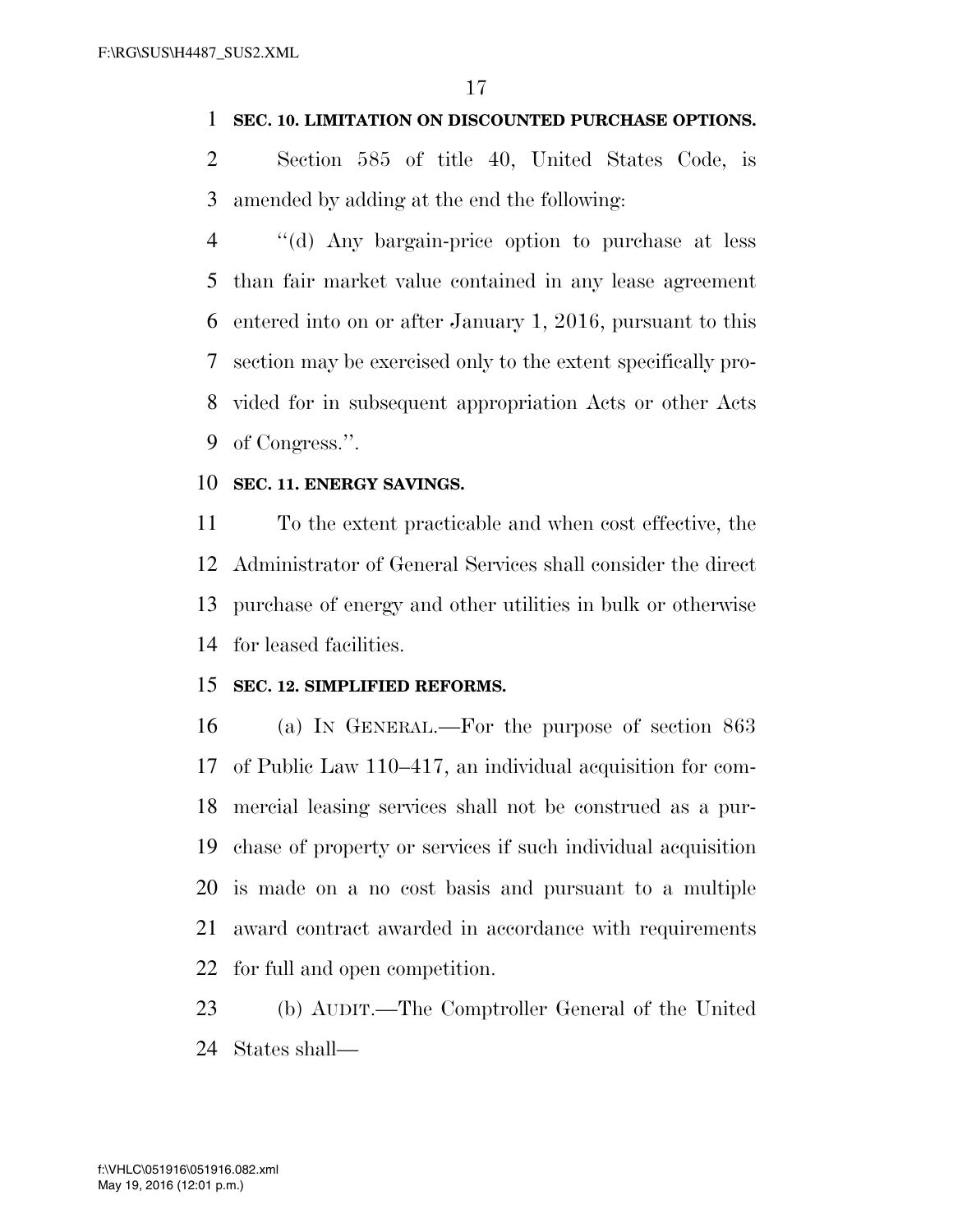| $\mathbf{1}$   | (1) conduct biennial audits of the General Serv-    |
|----------------|-----------------------------------------------------|
| $\overline{2}$ | ices Administration National Broker Contract to de- |
| 3              | termine-                                            |
| $\overline{4}$ | (A) whether brokers selected under the              |
| 5              | program provide lower lease rental rates than       |
| 6              | rates negotiated by General Services Adminis-       |
| 7              | tration staff; and                                  |
| 8              | (B) the impact of the program on the                |
| 9              | length of time of lease procurements;               |
| 10             | $(2)$ conduct a review of whether the application   |
| 11             | of section 863 of Public Law 110–417 to acquisi-    |
| 12             | tions for commercial leasing services resulted in   |
| 13             | rental cost savings for the Government during the   |
| 14             | years in which such section was applicable prior to |
| 15             | the date of enactment of this section; and          |
| 16             | $(3)$ not later than September 30, 2018, and        |
| 17             | September 30, 2020, submit to the Committee on      |
| 18             | Transportation and Infrastructure of the House of   |
| 19             | Representatives and the Committee on Environment    |
| 20             | and Public Works of the Senate a report that—       |
| 21             | (A) summarizes the results of the audit             |
| 22             | and review required by paragraphs $(1)$ and $(2)$ ; |
| 23             | (B) includes an assessment of whether the           |
| 24             | National Broker Contract provides greater effi-     |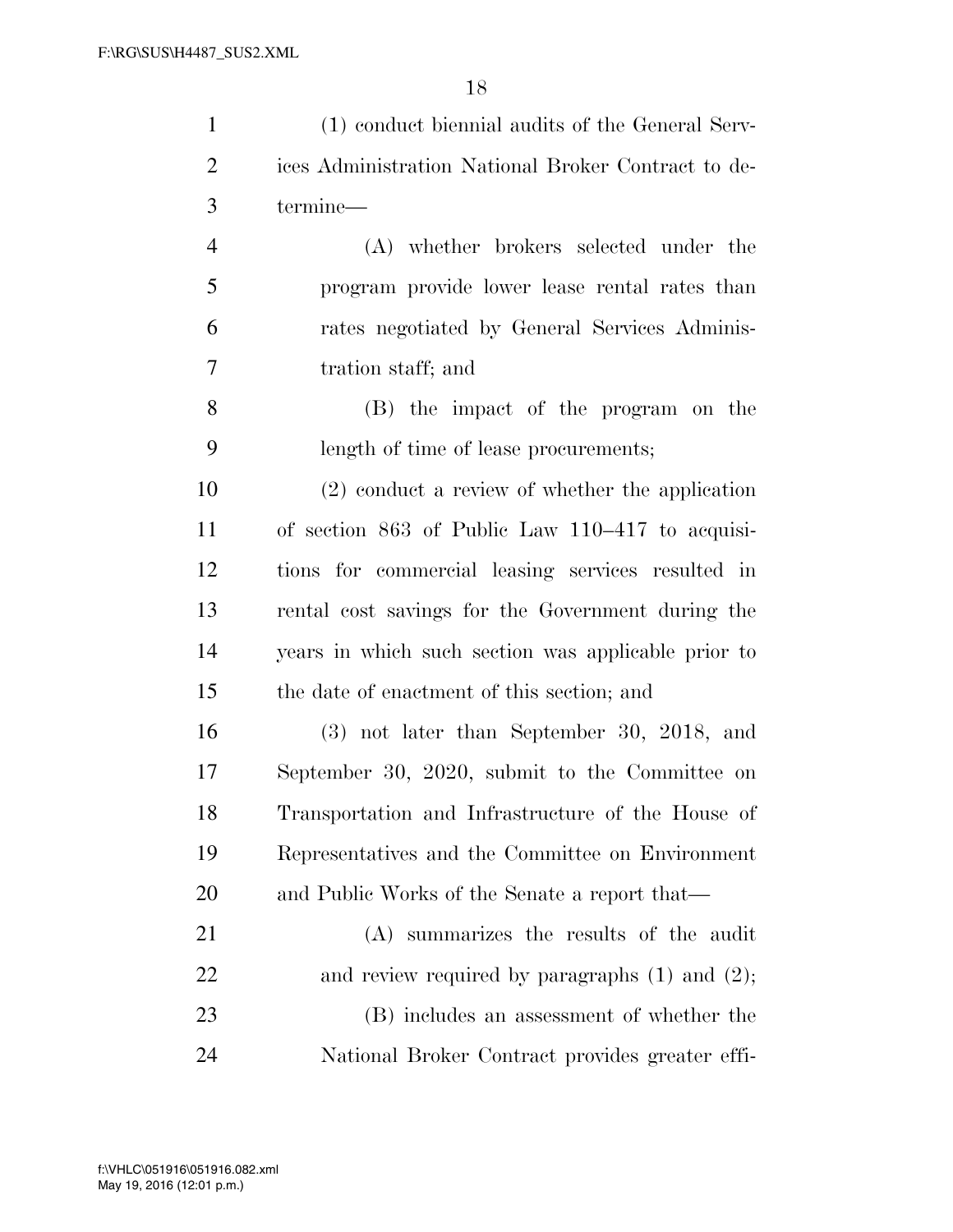|               | ciencies and savings than the use of General     |
|---------------|--------------------------------------------------|
| $\mathcal{L}$ | Services Administration staff; and               |
| -3            | (C) includes recommendations for improv-         |
|               | ing General Services Administration lease pro-   |
| -5            | curements.                                       |
| 6             | (c) TERMINATION.—This section shall terminate on |
|               | 7 December 31, 2021.                             |

# **SEC. 13. NATIONAL CAPITAL REGION RENTAL RATES.**

 Not later than 120 days after the date of enactment of this Act, the Administrator of General Services shall submit a report to the Committee on Transportation and Infrastructure of the House of Representatives and the Committee on Environment and Public Works of the Sen- ate justifying the use of 3 lease rental caps per fiscal year and their impacts in the National Capital Region. The Ad- ministrator shall also evaluate and make recommendations related to whether the current rental caps adequately pro- vide for maximum competition for build-to-suit leased space.

# **SEC. 14. REDUCTION OF ADMINISTRATIVE REQUIREMENTS**

**ON CERTAIN PROGRAMS.** 

 Section 601(d)(2) of the Public Works and Economic Development Act of 1965, as amended (42 U.S.C. 3211), is amended—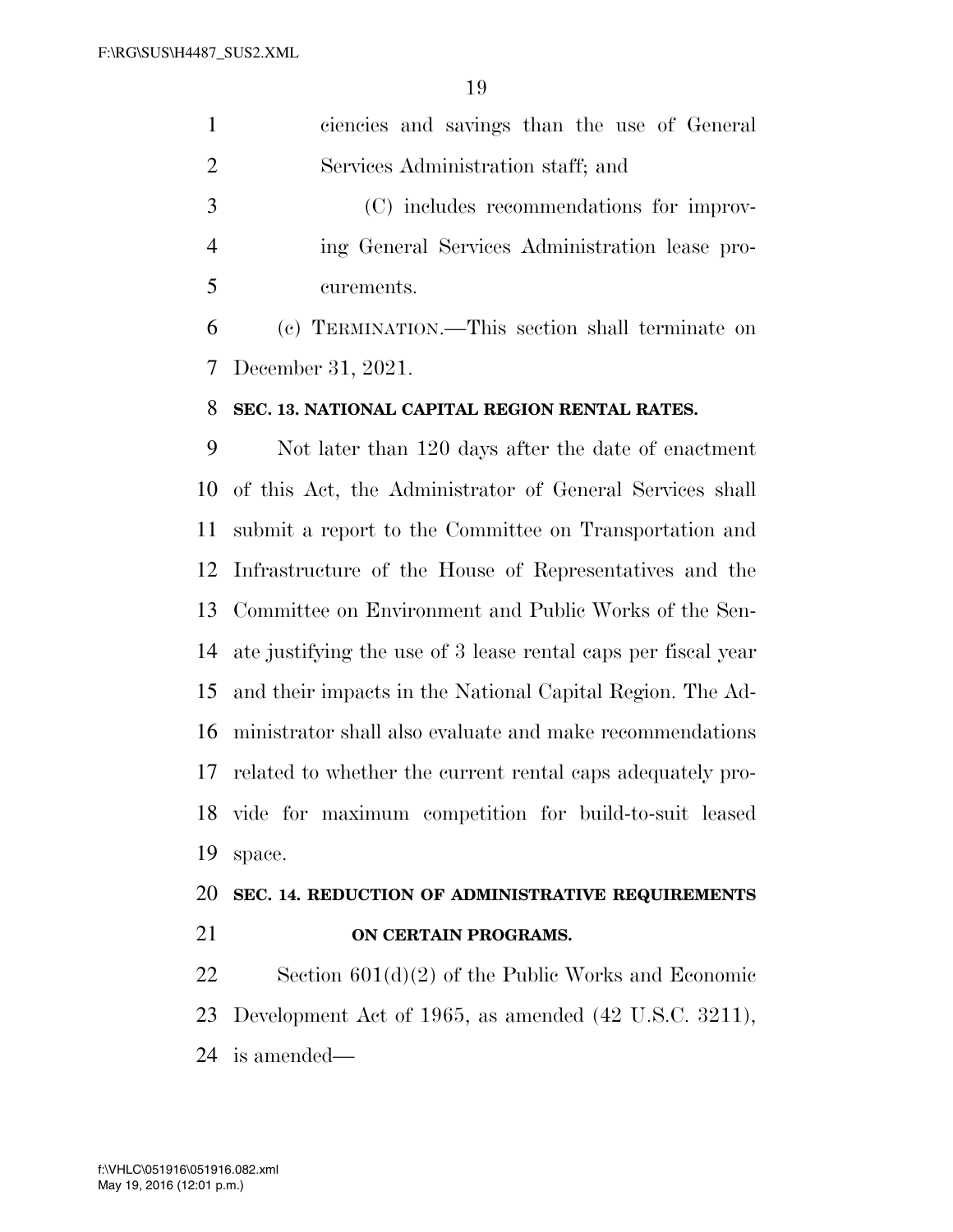| $\mathbf{1}$   | (1) by striking $\lq(2)$ RELEASE.—" and inserting |
|----------------|---------------------------------------------------|
| $\overline{2}$ | the following:                                    |
| 3              | $(2)$ RELEASE.—                                   |
| $\overline{4}$ | "(A) IN GENERAL.—"; and                           |
| 5              | $(2)$ by adding at the end the following:         |
| 6              | "(B) REVOLVING LOAN FUND PROGRAM.-                |
| 7              | The Secretary may release, subject to terms       |
| 8              | and conditions the Secretary determines appro-    |
| 9              | priate, the Federal Government's interest in      |
| 10             | connection with a grant under section $209(d)$    |
| 11             | not less than 7 years after final disbursement    |
| 12             | of the grant, if—                                 |
| 13             | "(i) the recipient has carried out the            |
| 14             | terms of the award in a satisfactory man-         |
| 15             | ner;                                              |
| 16             | "(ii) any proceeds realized from the              |
| 17             | release of the Federal Government's inter-        |
| 18             | est will be used for one or more activities       |
| 19             | that continue to carry out the economic de-       |
| 20             | velopment purposes of this Act; and               |
| 21             | "(iii) the recipient shall provide ade-           |
| 22             | quate assurance to the Secretary that at          |
| 23             | all times after release of the Federal Gov-       |
| 24             | ernment's interest in connection with the         |
| 25             | grant, the recipient will be responsible for      |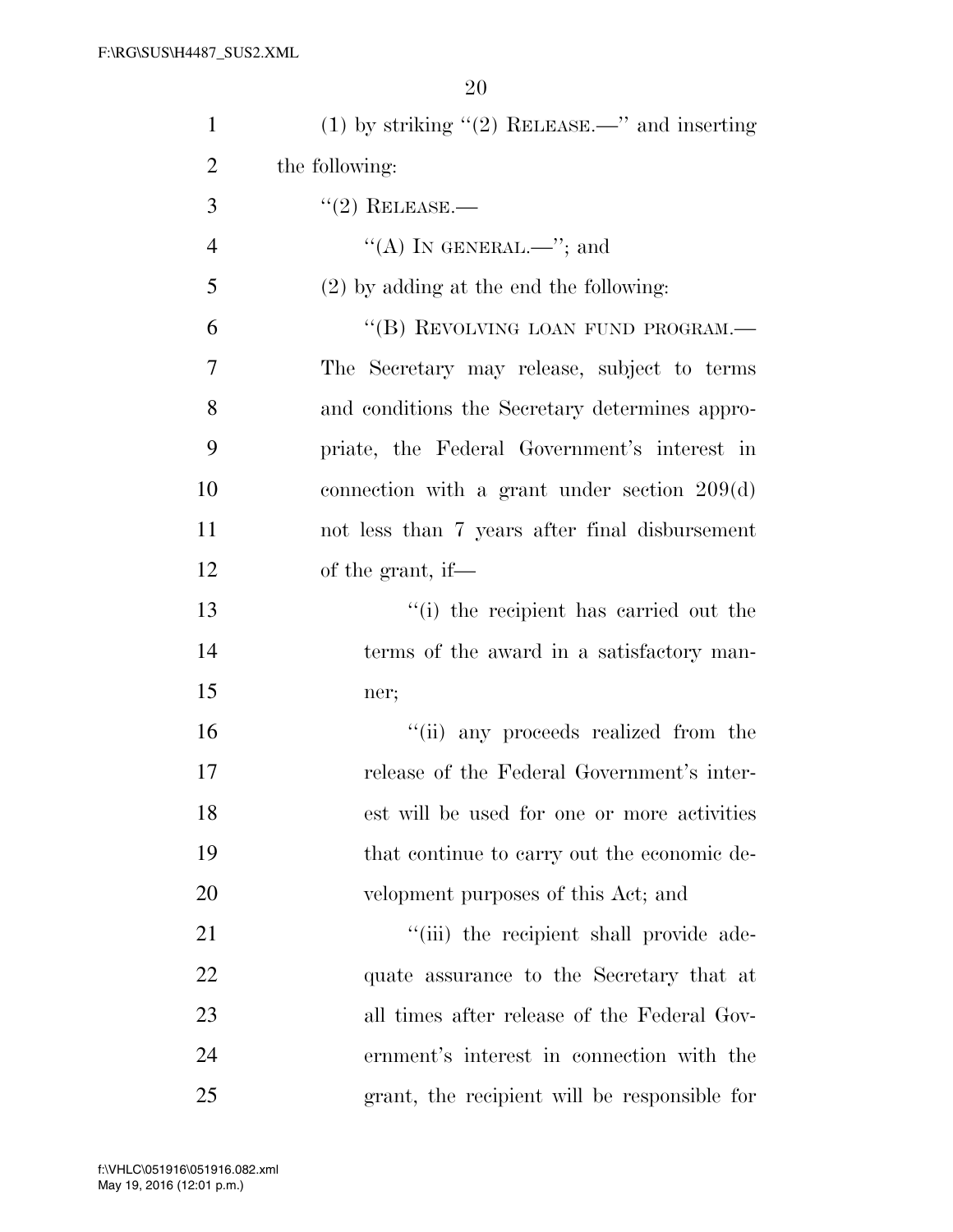| $\mathbf{1}$   | continued compliance with the require-                  |
|----------------|---------------------------------------------------------|
| $\overline{2}$ | ments of section 602 in the same manner                 |
| 3              | it was responsible prior to release of the              |
| $\overline{4}$ | Federal Government's interest and that                  |
| 5              | the recipient's failure to comply shall result          |
| 6              | in the Secretary taking appropriate action,             |
| $\tau$         | including, but not limited to, rescission of            |
| 8              | the release and recovery of the Federal                 |
| 9              | share of the grant.".                                   |
| 10             | SEC. 15. LACTATION ROOM IN PUBLIC BUILDINGS.            |
| 11             | (a) LACTATION ROOM IN PUBLIC BUILDINGS.                 |
| 12             | Chapter 33 of title 40, United States Code, is amended  |
| 13             | by adding at the end the following new section:         |
| 14             | "§3317. Lactation room in public buildings              |
| 15             | "(a) DEFINITIONS.—In this section the following         |
|                | 16 definitions apply:                                   |
| 17             | "(1) APPROPRIATE AUTHORITY.—The term 'ap-               |
| 18             | propriate authority' means the head of a Federal        |
| 19             | agency, the Architect of the Capitol, or other official |
| 20             | authority responsible for the operation of a public     |
| 21             | building.                                               |
| 22             | "(2) COVERED PUBLIC BUILDING.—The term                  |
| 23             | 'covered public building' means a public building (as   |
| 24             | defined in section 3301) that is open to the public     |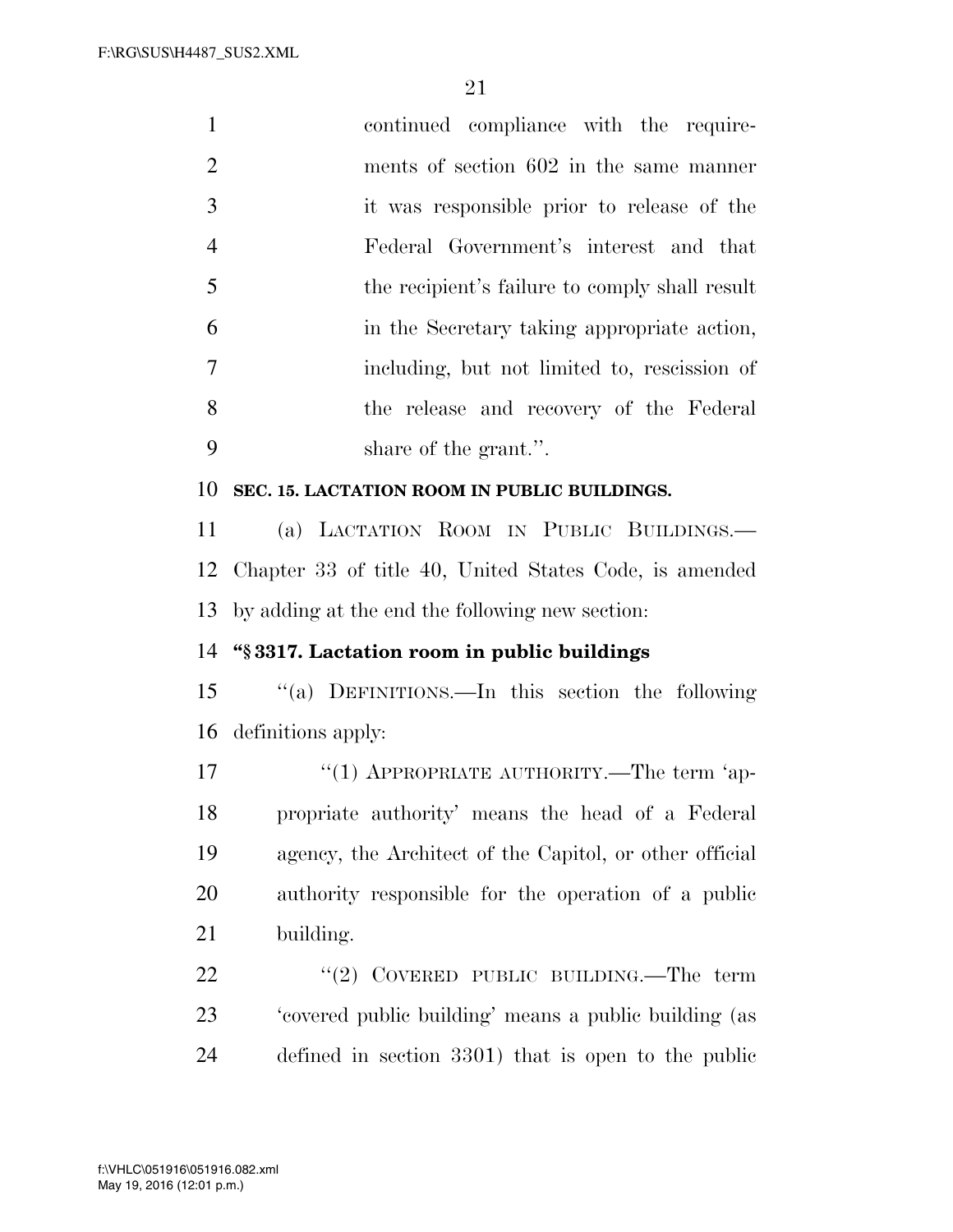| $\mathbf{1}$   | and contains a public restroom, and includes a build-        |
|----------------|--------------------------------------------------------------|
| $\overline{2}$ | ing listed in section 6301 or 5101.                          |
| 3              | "(3) LACTATION ROOM.—The term 'lactation                     |
| $\overline{4}$ | room' means a hygienic place, other than a bath-             |
| 5              | room, that—                                                  |
| 6              | $\lq\lq$ is shielded from view;                              |
| 7              | $\lq\lq$ (B) is free from intrusion; and                     |
| 8              | "(C) contains a chair, a working surface,                    |
| 9              | and, if the public building is otherwise supplied            |
| 10             | with electricity, an electrical outlet.                      |
| 11             | "(b) LACTATION ROOM REQUIRED.—Except as pro-                 |
| 12             | vided in subsection (c), the appropriate authority of a cov- |
| 13             | ered public building shall ensure that the building contains |
| 14             | a lactation room that is made available for use by mem-      |
| 15             | bers of the public to express breast milk.                   |
| 16             | "(c) EXCEPTIONS.—A covered public building may be            |
| 17             | excluded from the requirement in subsection (b) at the dis-  |
|                | 18 cretion of the appropriate authority if—                  |
| 19             | $\lq(1)$ the public building—                                |
| 20             | "(A) does not contain a lactation room for                   |
| 21             | employees who work in the building; and                      |
| 22             | "(B) does not have a room that could be                      |
| 23             | repurposed as a lactation room or a space that               |
| 24             | could be made private using portable materials,              |
| 25             | at a reasonable cost; or                                     |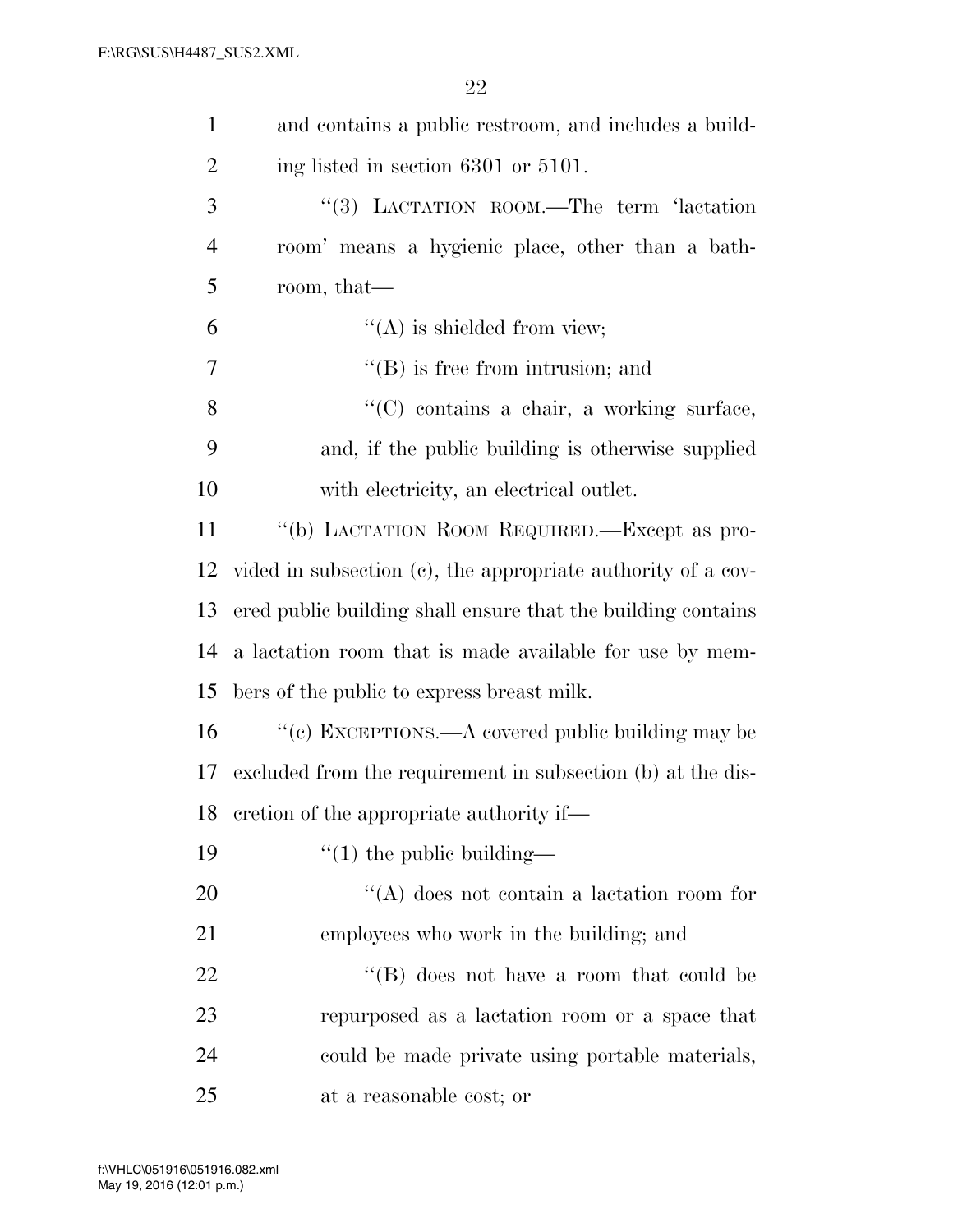$\mathcal{L}(2)$  new construction would be required to cre- ate a lactation room in the public building and the cost of such construction is unfeasible.

 ''(d) NO UNAUTHORIZED ENTRY.—Nothing in this section shall be construed to authorize an individual to enter a public building or portion thereof that the indi-vidual is not otherwise authorized to enter.''.

 (b) CLERICAL AMENDMENT.—The table of sections at the beginning of chapter 33 of title 40, United States Code, is amended by inserting after the item related to section 3316 the following new item:

''3317. Lactation room in public buildings.''.

 (c) EFFECTIVE DATE.—The amendments made by this section shall take effect one year after the date of the enactment of this Act.

### **SEC. 16. USE OF RECLAIMED REFRIGERANTS.**

 Not later than 180 days after the date of enactment of this Act, the Administrator of General Services shall issue a report examining the feasibility of giving pref- erence to the use of reclaimed refrigerants to service exist-ing equipment of Federal buildings.

# **SEC. 17. SALES AND SAVINGS.**

 (a) DEFINITION.—In this section, the term ''prop-erty'' means the following:

 (1) The property located in the District of Co-lumbia, subject to survey and as determined by the